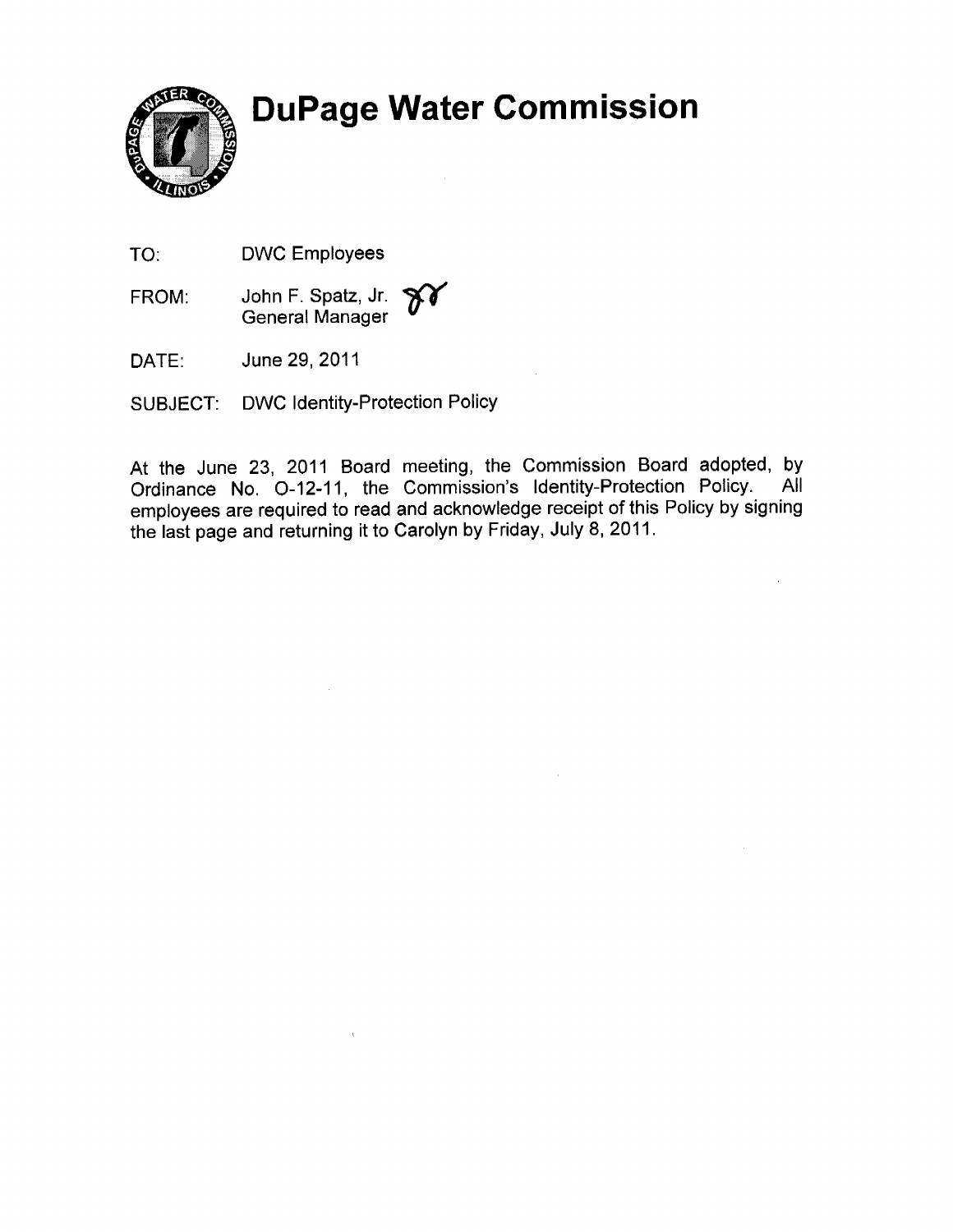

# DUPAGE WATER COMMISSION <sup>I</sup>DENTITY.PROTEGTION POLICY

# I. INTRODUCTION AND IDENTIFICATION OF ACT

This ldentity-Protection Policy is adopted pursuant to the lllinois ldentity Protection Act, 5 ILCS 179/1 et seq. The Identity Protection Act requires the Commission to draft, approve, and implement this ldentity-Protection Policy to ensure the confidentiality and integrity of Social Security numbers (SSNs) that the Commission collects, maintains, and uses. lt is important to safeguard SSNs against unauthorized access because SSNs can be used to facilitate identity theft. One way to better protect SSNs is to limit the widespread dissemination of those numbers. The ldentity Protection Act was passed in part to require the Commission and other local and State government agencies to assess their personal information collection practices and make necessary changes to those practices to ensure confidentiality. All Commission officers, employees, and agents shall comply with the ldentity Protection Act and this Policy at all times.

## II. DEFINITIONS

The following words shall have the following meanings when used in this Policy:

"Act" means the lllinois ldentity Protection Act, 5 ILCS 179/1 ef seg.

"Board" means the Board of Commissioners of the DuPage Water Commission.

"Commission" means the DuPage Water Commission.

"Employee" means any individual in the employ of the Commission.

"Policy" means this ldentity-Protection Policy.

"Publicly post" or "publicly display" means to intentionally communicate or otherwise intentionally make available to the general public.

"SSN(s)" means any Social Security number provided to an individual by the Social Security Administration.

"statement of Purpose" means a document stating the purpose or purposes for which the Commission is collecting and using an individual's SSN. The General Manager or his or her designee is authorized to establish or modify one or more Statements of Purpose from time to time that comply with this Policy. An example of a Statement of Purpose for the Commission is attached to this Policy.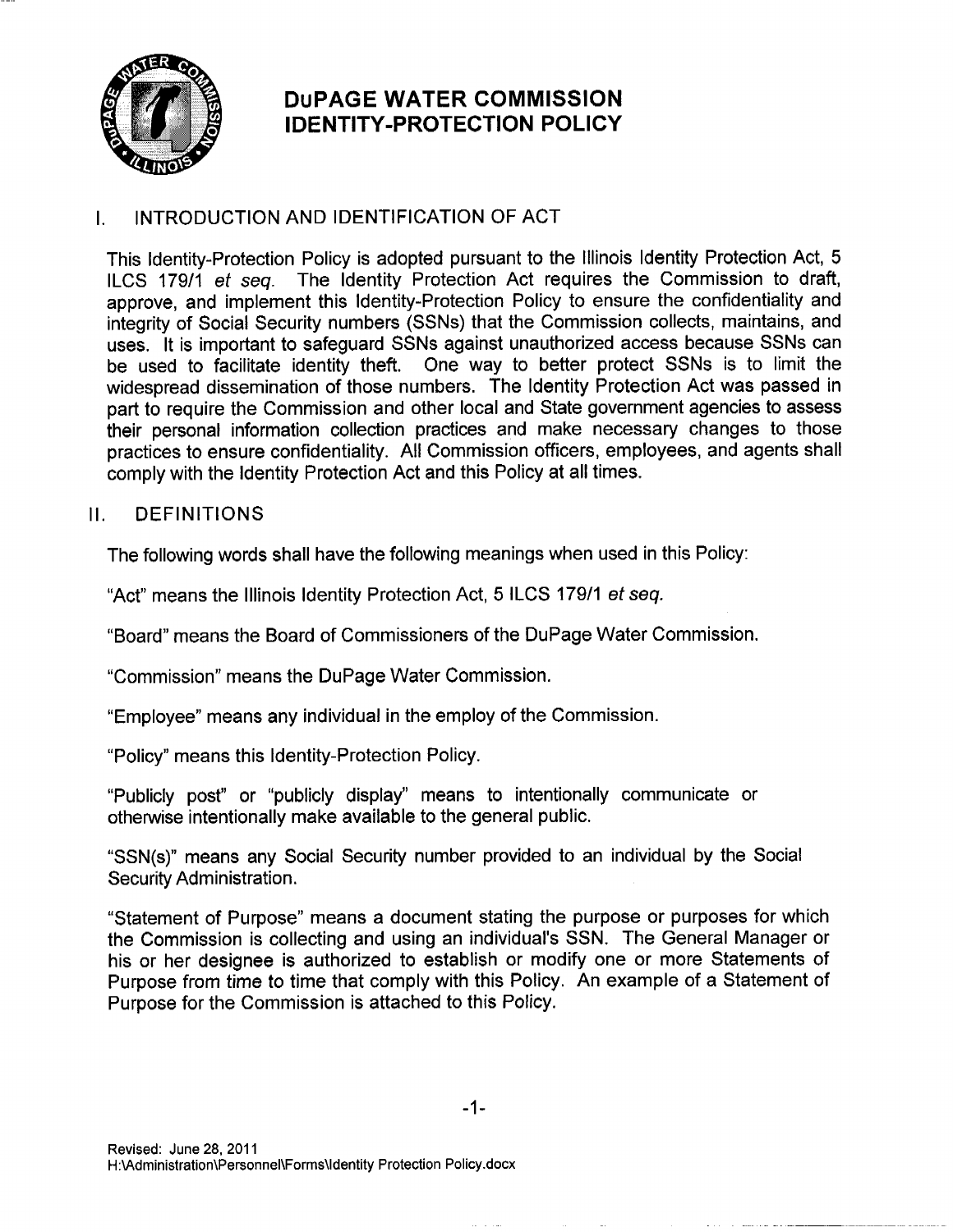#### $III.$ STATEMENT OF PURPOSE

Anytime the Commission collects an individual's SSN, or at any other time upon request of the individual, the Commission shall provide the individual with a Statement of Purpose.

#### tv. PROHIBITED ACTIVITIES

- (a) Neither the Commission nor any Employee may:
	- Publicly post or publicly display in any manner an individual's SSN. 1.
	- Print an individual's SSN on any card required for the individual to access 2. products or services provided by the person or entity.
	- 3. Require an individual to transmit a SSN over the Internet unless the connection is secure or the SSN is encrypted.
	- Print an individual's SSN on any materials that are mailed to the individual, 4. through the U.S. Postal \$ervice, any private mail service, electronic mail, or any similar method of delivery, unless State or federal law requires the SSN to be on the document to be mailed. Notwithstanding the foregoing, SSNs may be included in applications and forms sent by mail, including, but not limited to: (i) any material mailed in connection with the administration of the Unemployment Insurance Act; (ii) any material mailed in connection with any tax administered by the Department of Revenue; and (iii) documents sent as part of an application or enrollment process or to establish, amend, or terminate an account, contract, or policv, or to confirm the accuracy of the SSN. A SSN that is permissibly mailed pursuant to this paragraph will not be printed, in whole or in part, on a postcard or other mailer that does not require an envelope or be visible on an envelope without the envelope having been opened.
- Except as otherwise provided in paragraph (c) below or unless otherwise provided in the Act, neither the Commission nor any Employee may: (b)
	- Collect, use, or disclose a SSN from an individual, unless: (i) required to do so 1.under State or federal law, rules, or regulations, or the collection, use, or disclosure of the SSN is otherwise necessary for the performance of the Commission's duties and responsibilities; (ii) the need and purpose for the SSN is documented before collection of the SSN; and (iii) the SSN collected is relevant to the documented need and purpose.
	- Require an individual to use his or her SSN to access an Internet website. 2.
	- Use the \$SN for any purpose other than the purpose for which it was 3. collected.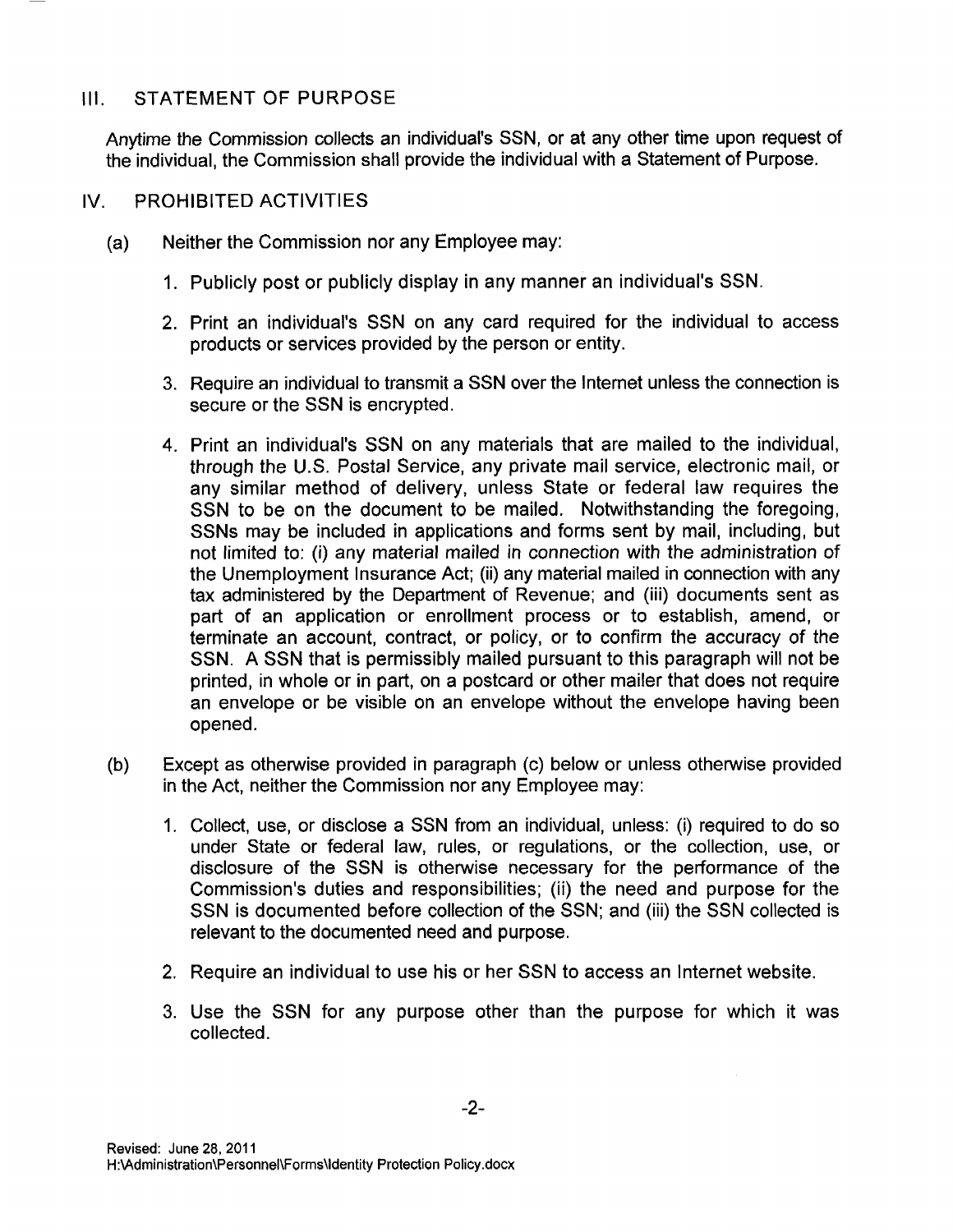- (c) The prohibitions in paragraph (b) above do not apply in the following circumstances:
	- 1. The disclosure of SSNs to agents, employees, contractors, or subcontractors of a governmental entity or disclosure by a governmental entity to another governmental entity or its agents, employees, contractors, or subcontractors if disclosure is necessary in order for the entity to perform its duties and responsibilities; and, if disclosing to a contractor or subcontractor, prior to such disclosure, the governmental entity first receives from the contractor or subcontractor a copy of the contractor's or subcontractor's policy that sets forth how the requirements imposed under the Act on a governmental entity to protect an SSN will be achieved.
	- 2. The disclosure of SSNs pursuant to a court order, warrant, or subpoena,
	- 3. The collection, use, or disclosure of SSNs in order to ensure the safety of State and local government employees; persons committed to correctional facilities, local jails, and other law-enforcement facilities or retention centers; wards of the State; and all persons working in or visiting a State or local government agency facility.
	- 4. The collection, use, or disclosure of S\$Ns for internal verification or administrative purposes.
	- 5. The disclosure of SSNs by a State agency to the Commission for the collection of delinquent child support or of any State debt or to the Commission to assist with an investigation or the prevention of fraud.
	- 6. The collection or use of SSNs to investigate or prevent fraud, to conduct background checks, to collect a debt, to obtain a credit repoft from a consumer reporting agency under the federal Fair Credit Reporting Act, to undertake any permissible purpose that is enumerated under the federal Gramm Leach Bliley Act, or to locate a missing person, a lost relative, or a person who is due a benefit, such as a pension benefit or an unclaimed property benefit.

### V. COORDINATION WITH THE FREEDOM OF INFORMATION ACT AND OTHER LAWS

The Commission shall comply with the provisions of the lllinois Freedom of lnformation Act, 5 ILCS 14011 et seq., and any other State law with respect to allowing the public inspection and copying of information or documents containing all or any portion of an individual's SSN. However, the Commission shall redact SSNs from the information or documents before allowing the public inspection or copying of the information or documents.

When collecting SSNs, the Commission shall request each SSN in a manner that makes the SSN easy to redact if required to be released as part of a public records request.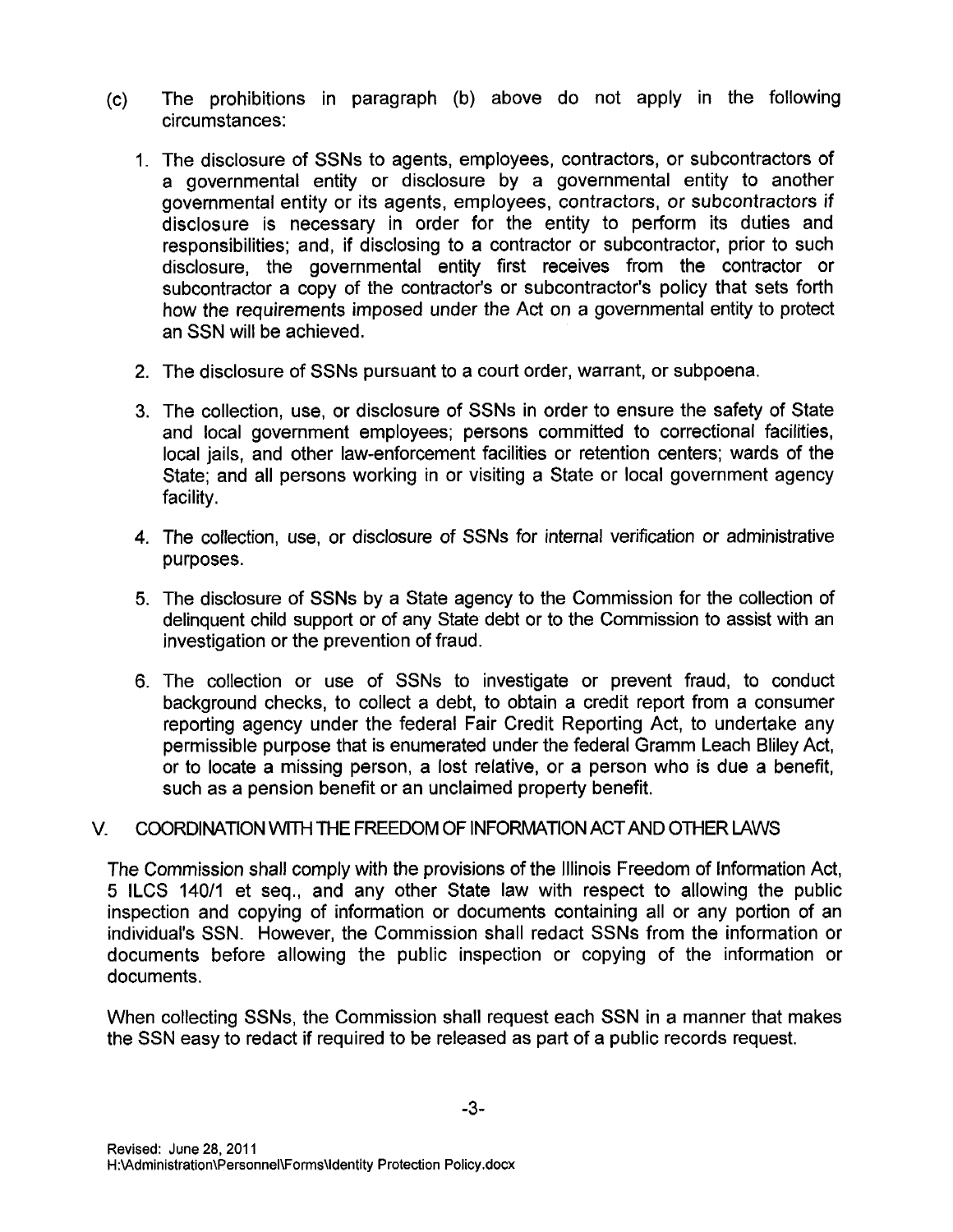#### VI. LIMITED EMPLOYEE ACCESS TO SOCIAL SECURITY NUMBERS

Only Employees who are required to use or handle information or documents that contain SSNs in the course of performing their duties will have access to such information and documents. Generally, only Managers and Supervisors; the Executive Assistant; the lT Coordinator; the Accountant; and the Receptionist shall have access to SSNs, and those Employees shall be required to sign confidentiality agreements that shall be maintained in the employee's personnel file. All Employees who have access to SSNs shall first be trained to protect the confidentiality of SSNs and, to ensure maximum effectiveness, shall receive annual training in all elements of this Policy and additional training as changes to this The training will include instructions on the proper handling of information that contains \$\$Ns from the time of collection through destruction of the information. Such handling instructions shall include the following directions among others:

- 1. File cabinets, desk drawers, overhead cabinets, and any other storage space containing documents or materials with SSNs will be locked when not in use.
- 2. Storage rooms containing documents or materials with SSNs will be locked at the end of each workday or when unsupervised.
- 3. Desks, workstations, work areas, printers, scanners, copiers, fax machines, and common shared work areas will be cleared of all documents or materials containing SSNs when not in use.
- 4. No documents or materials containing SSNs will be transmitted electronically or physically removed from the Commission's premises unless authorized to do so by the General Manager.
- 5. The General Manager must be immediately advised if an Employee is asked to disclose S\$Ns to other Employees or other persons except those specifically authorized by the General Manager in the performance of Employee's duties, or as may be required by law. Similarly, the General Manager must be Similarly, the General Manager must be immediately advised of any unauthorized use or disclosure of SSNs of which an Employee becomes aware.
- 6. When documents or materials containing SSNs are to be discarded, they will be immediately shredded.
- 7. A supervisor or his or her designee, will be responsible for checking all work areas outlined in this section to insure the security of same at the end of each workday.

#### VII. EMBEDDED SOCIAL SECURITY NUMBERS

Neither the Commission nor any Employee shall encode or embed a SSN in or on a card or document, including but not limited to, using a bar code, chip, magnetic strip, RFID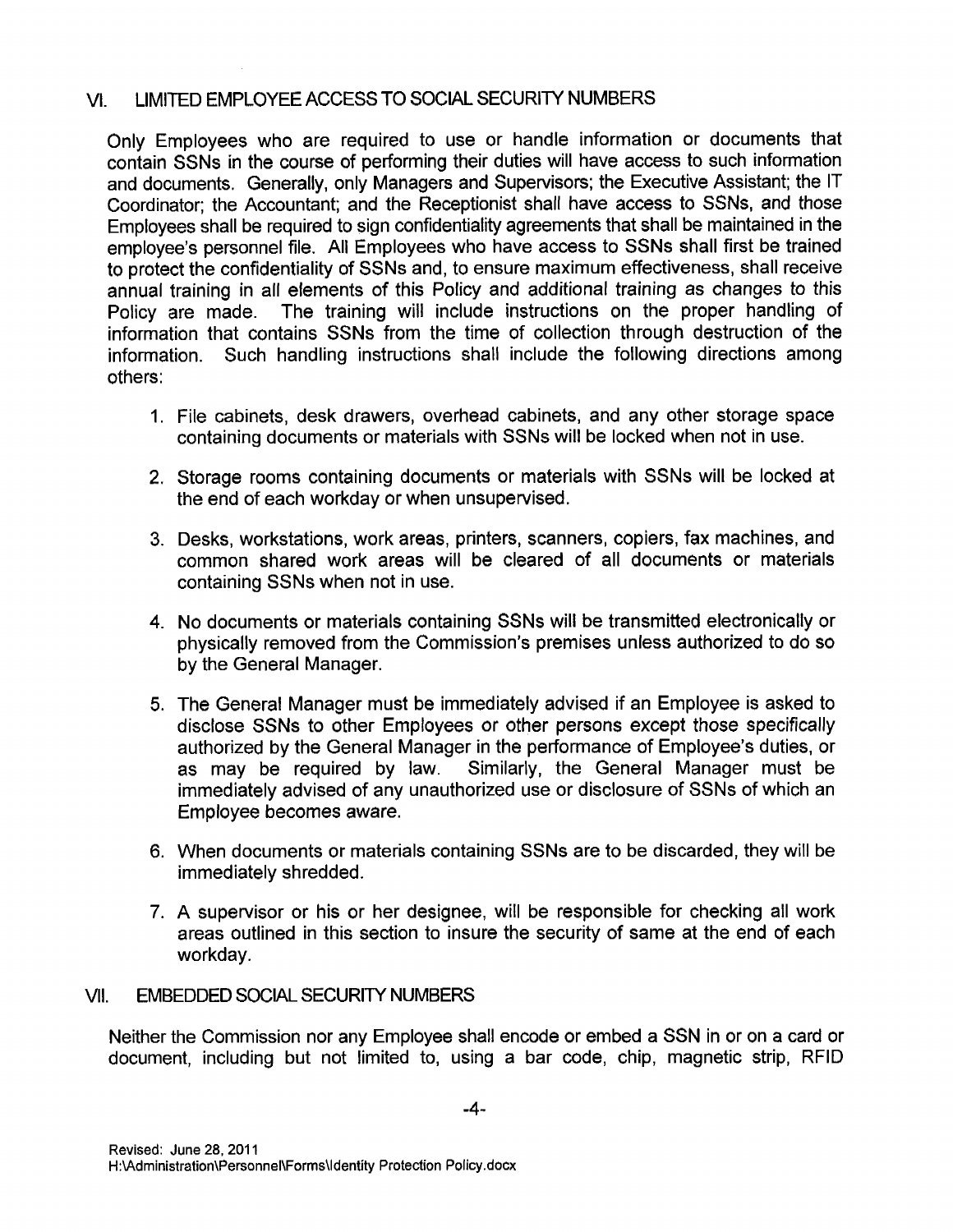technology, or other technology, in place of removing the SSN as required by the Act and this Policy.

#### VIII. APPLICABILITY

lf any provision of this Policy conflicts with any provision of the Act or with any other law, rule, regulation, or Commission standard regarding the collection, use, or disclosure of SSNs, the more restrictive provision shall prevail.

lf a federal law takes effect requiring any federal agency to establish a national unique patient health identifier program, any Employee that complies with the federal law shall be deemed to be in compliance with this Policy.

This Policy does not apply to:

- 1. the collection, use, or disclosure of a SSN as required by State or federal law, rule, or regulation; or
- 2. documents that are recorded with a county recorder or required to be open to the public under a State or federal law, rule, or regulation, applicable case law, Supreme Court Rule, or the Constitution of the State of lllinois; provided, however, that the Commission shall redact the SSN from such document if such law, rule, or regulation permits.

### IX. AVAILABILITY OF POLICY

Afl Employees shall be provided with a copy of this Policy and acknowledge receipt of this Policy. A copy of this Policy has been provided to the Board. A copy of the Policy is available to all Employees and any member of the public by requesting a copy from: DuPage Water Commission, 600 East Butterfield Road, Elmhurst, lllinois 60126, 630-834- 0100.

### X. AMENDMENTS

This Policy may be amended by the Commission at any time. lf the Policy is amended, the Commission shall file a written copy of the Policy, as amended, with the Board and shall also advise all Employees of the existence of the amended Policy. A copy of the amended Policy will be made available to Employees and the public as set forth in the preceding section above.

# ACKNOWLEDGMENT BY EMPLOYEE

Received a copy of this Identity-Protection Policy this day of 2011.

Name of Employee:

-5-

Revised: June 28, 2011 <sup>H</sup>:\Administration\Personnel\Forms\ldentity Protection Policy.docx